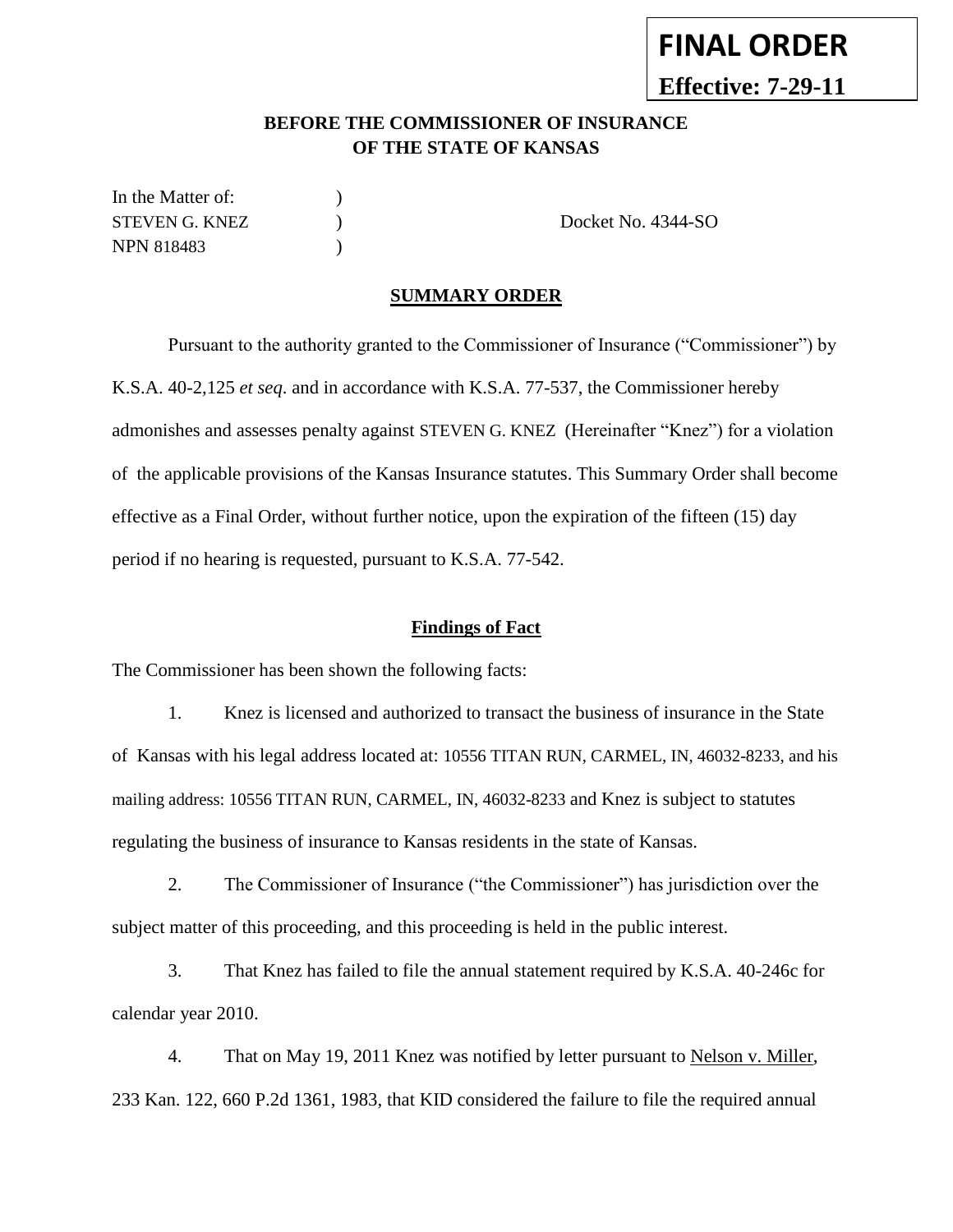statement to be in violation of Kansas law and could result in administrative action being taken

against him if he did not file the required statement.

5. That to date, Knez has not responded to the Nelson v. Miller letter sent by KID on

May 19, 2011, and has not filed the required statement.

#### **Applicable Law**

1. K.A.R. 40-246c states, in the relevant part:

"Each licensed agent shall file with the commissioner on or before March 1 of each year a statement on a form prescribed by the commissioner. . . The individual responsible for filing the statement shall be the agent who signs the policy or the agent of record with the company..."

2. K.S.A. 40-2,125 states, in pertinent part:

(a) If the commissioner determines after notice and opportunity for a hearing that any person has engaged or is engaging in any act or practice constituting a violation of any provision of Kansas insurance statutes or any rule and regulation or order thereunder, the commissioner may in the exercise of discretion, order any one or more of the following:

(b) If any person fails to file any report or other information with the commissioner as required by statute or fails to respond to any proper inquiry of the commissioner, the commissioner, after notice and opportunity for hearing, may impose a civil penalty of up to \$1,000, for each violation or act, along with an additional penalty of up to \$500 for each week thereafter that such report or other information is not provided to the commissioner.

## **Conclusions of Law**

Based on the Findings of Fact in Paragraphs #1 through #5 and the applicable law as

stated above,

## **IT IS THEREFORE ORDERED BY THE COMMISSIONER OF INSURANCE:**

1. Knez's failure to file an annual statement as required constitutes a violation of

K.S.A. 40- 246 c.

2. Pursuant to K.S.A. 40-2,125 Knez shall pay a monetary penalty in the amount of

One Hundred dollars (\$100) for the above-stated violation of K.S.A. 40-246c.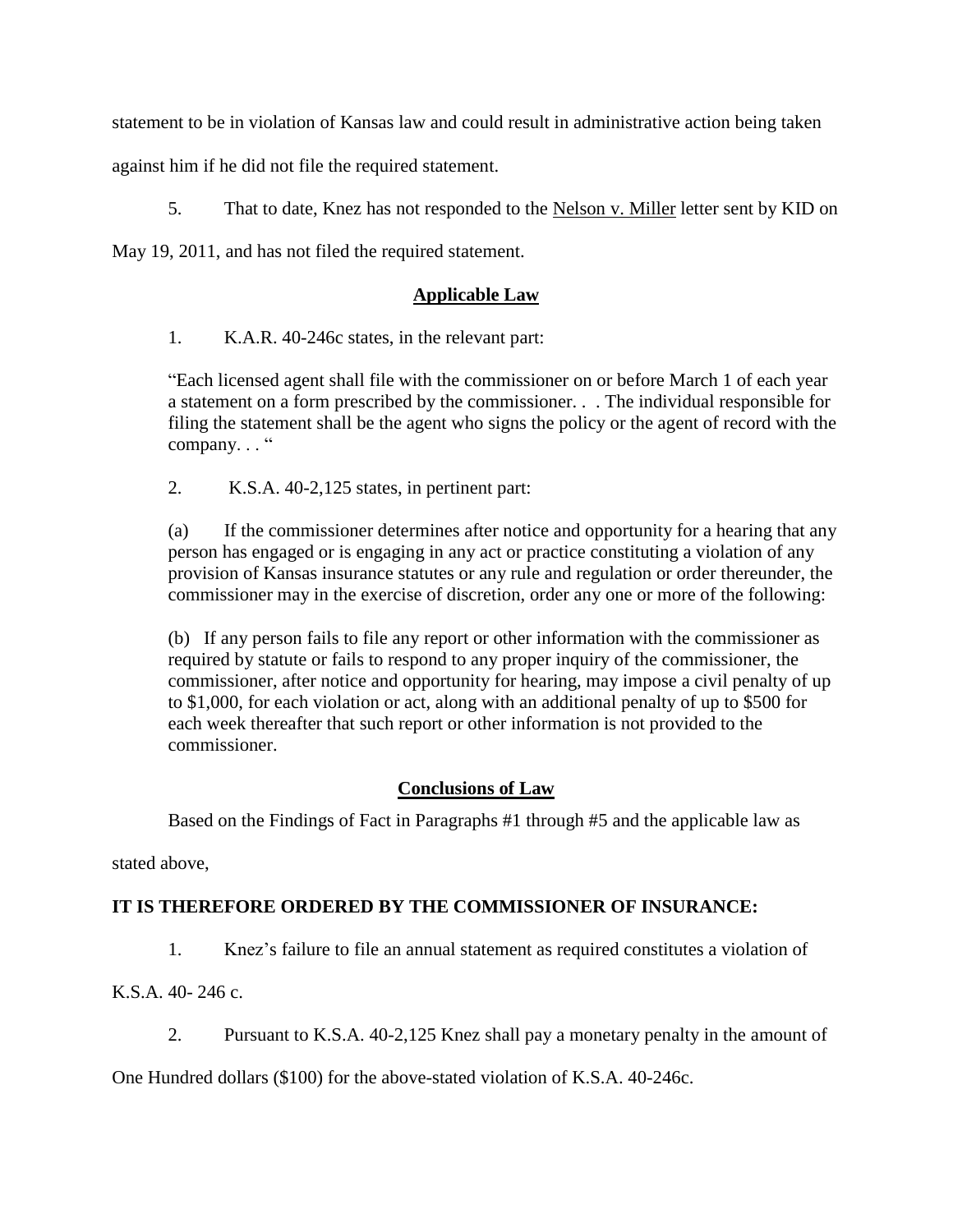3. The Commissioner shall retain jurisdiction over this matter to issue any Order(s) deemed necessary and appropriate.

#### **NOTICE OF RIGHTS**

STEVEN G. KNEZ is entitled to a hearing pursuant to K.S.A. 77-537, the Kansas Administrative Procedure Act. If Knez desires a hearing, he must file a written request for a hearing with:

Zachary J.C. Anshutz, General Counsel Kansas Insurance Department 420 S.W.  $9^{th}$  Street Topeka, Kansas 66612

This request must be filed within fifteen (15) days from the date of service of this Order.

If Knez requests a hearing, the Kansas Insurance Department will notify him of the time and place of the hearing and information on the procedures, right of representation, and other rights of parties relating to the conduct of the hearing, before commencement of the same. If a hearing is not requested in the time and manner stated above, this Summary Order shall become effective as a Final Order upon the expiration of time for requesting a hearing, pursuant to K.S.A. 77-613. In the event Knez files a petition for judicial review, pursuant to K.S.A. 77-613(e), the agency officer to be served on behalf of the Kansas Insurance Department is:

Zachary J.C. Anshutz, General Counsel Kansas Insurance Department 420 S.W.  $9<sup>th</sup>$  Street Topeka, Kansas 66612